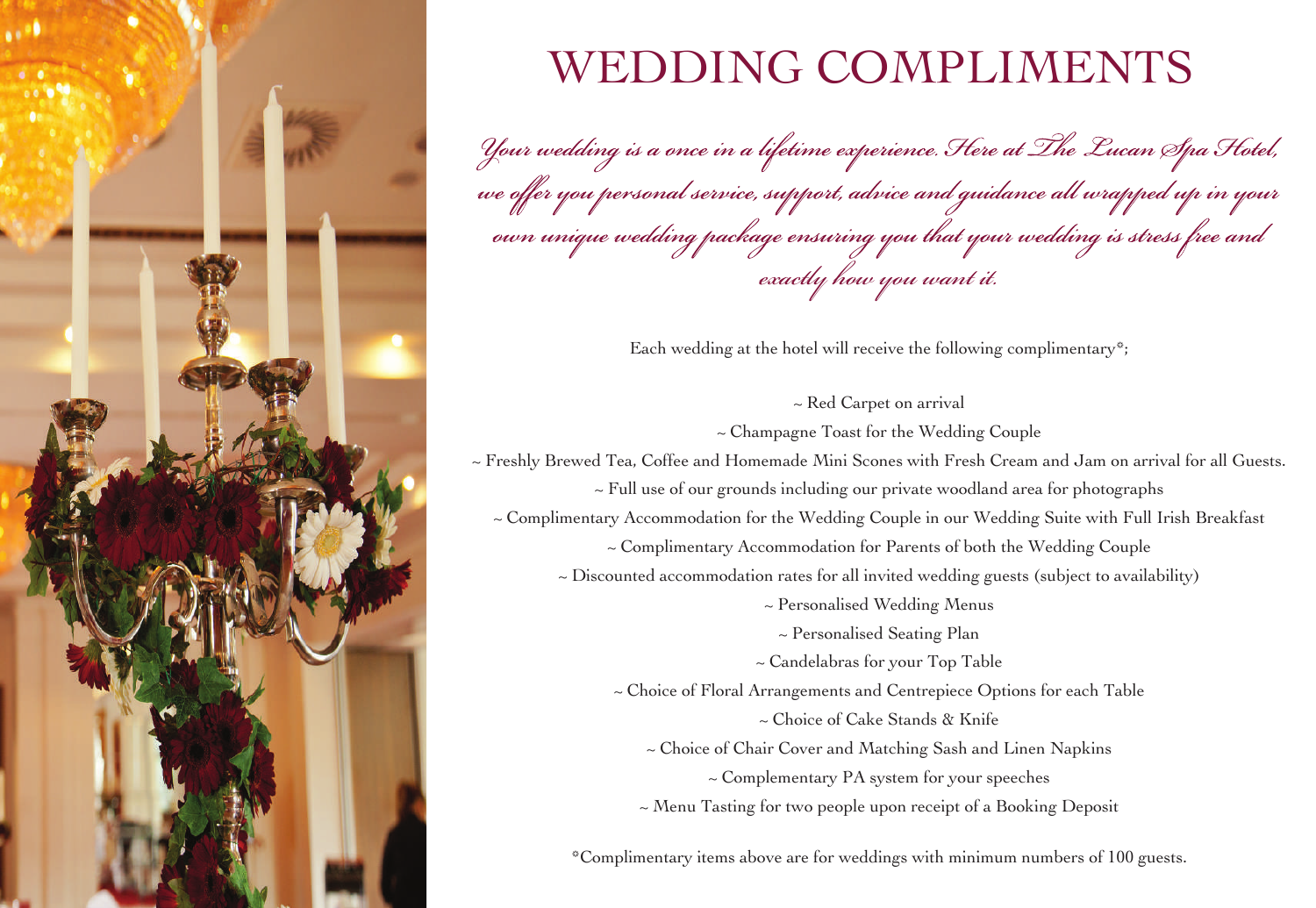

# GOLD WEDDING PACKAGE



### **RECEPTION**

Freshly Brewed Tea, Coffee and Homemade Mini Scones served with Fresh Cream and Jam

### **STARTER**

Golden Baked Puff Pastry Case filled with a Chicken & Mushroom Cream Sauce ~

Spinach & Goats Cheese Tartlet with a Rocket Salad <sup>~</sup>

Potato & Smoked Ham Croquettes served with Seasonal Greens & Sweet Chilli Sauce

~ Buttermilk Fried Chicken Caesar Salad bound in a Caesar Dressing and topped with Fresh Parmesan Shavings

 $\sim$ Herb Crumbed Fried Mushrooms served with a Garlic Aioli Rocket Salad

> Rich Chicken Liver Pâté served with Redcurrant Sauce

 $\sim$ Baked Bruschetta topped with Sauteed Mushrooms, Wild Garlic & Parsley

### **SOUP**

Cream of Fresh Vegetable  $\ddot{\sim}$ Rich Tomato & Basil with Garlic Croutons <sup>~</sup> Traditional Leek & Potato <sup>~</sup> Broccoli & Blue Cheese  $\ddot{\sim}$ Carrot & Coriander

### **SORBET**

Pink Gin & Tonic ~ Cosmopolitan

### **MAIN COURSE**

Roast Crown of Turkey & Honey Baked Ham with Sage & Onion Stuffing and served with Roasted Potatoes and a Rich Roasting Gravy

~ Char-grilled Breast of Chicken served with Roasted Courgettes & finished in a Wild Mushroom Cream

~ Baked Darne of Fresh Salmon served with Stir Fried Greens, Chive & Lemon Beurre Blanc *(€6.00 supplement)*

 $\overline{\phantom{a}}$ Fillet of Hake served with Curried Spinach & finished in a Salsa Verde ~

Pan Seared Fillet of Fresh Sea Bass served on a Bed of Wilted Spinach & Fresh Salsa Verde *(€6.50 supplement)*

 $\overline{\phantom{a}}$ Roast Prime Irish Beef served with Yorkshire Pudding & a Rich Roast Gravy ~

Roast Leg of Lamb with a Rosemary Jus served on a Bed of Herb Infused Creamed Potato *(€10.00 supplement)*  $\frac{1}{2}$ 

Crispy Pork Belly served with Butternut Puree & Champ Mash

~ 8oz Irish Fillet Steak served with Rosti Potato, Garlic Butter and Pepper Sauce *(€12.00 supplement)*

€65 per guest (Choose one starter, one soup/sorbet, two main courses and one dessert with tea/coffee)

€70 per guest (Choose two starters, one soup/sorbet, two main courses & two desserts with tea/coffee)

#### **DESSERT**

Fresh Fruit Pavlova drizzled with a Strawberry Coulis ~

Fresh Cream Profiteroles finished with a Dark Chocolate Sauce

~ Warm Apple Pie served with Vanilla Custard

Rich Baileys Cheesecake

Homemade Sticky Toffee Pudding

~ Tiramisu with a Coffee and Chocolate Sauce

~ Assiette of Seasonal Desserts

### **EVENING CATERING**

*(Choose 2 Hot Items from the list below to accompany a Selection of Sandwiches served with Freshly Brewed Tea/Coffee)*

| Thai Fish Cakes         | Chicken Goujons                 |
|-------------------------|---------------------------------|
| Fire Spring Rolls       | Homemade Wedges                 |
| Chicken Tikka Samosas   | Mini Meatballs                  |
| Crispy Cod Bites        | Onion Rings                     |
| Vegetarian Spring Rolls | Mini Beef Sliders               |
| Cocktail Pork Sausages  | Hot and Sticky<br>Chicken Wings |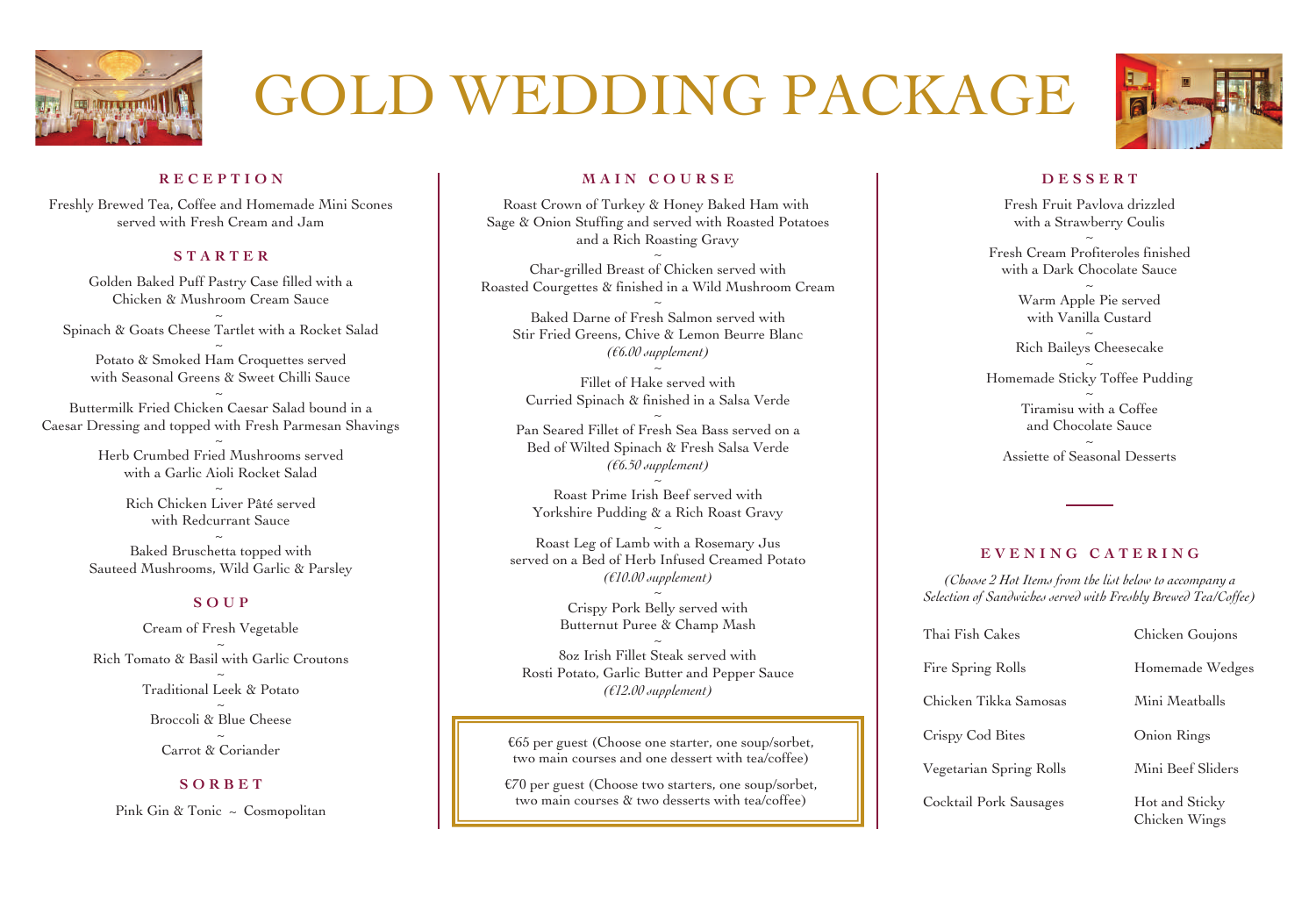### ALL INCLUSIVE STERLING PACKAGE

€10,900 for 100 guests  $\mid$  €9,500 for 80 guests

We at The Lucan Spa Hotel aim to make planning your big day as easy and as relaxed as possible. With this in mind, we have designed our All Inclusive Sterling Wedding Package. The Sterling Package contains the following:

- Delicious Five Course Meal
- ~ Open Toast Drink from the Bar
- ~ Wedding Band and DJ
- ~ Three tier Wedding Cake
- ~ Flower Bouquets & Buttonholes for the Wedding Party plus Flower Girl Basket Piece
- ~ Wedding Photographer
- ~ Four Wedding Suits for the Groom, Groomsmen and/or Fathers of the Wedding Couple
- ~ Choice of Chair Cover and Sash Colour
- ~ Wedding Suite B&B for the Wedding Night
- ~ Two Complimentary Rooms B&B for the night of your wedding

Included Suppliers

PHOTOGRAPHER Trend Photography (Pat) Phone: 01 628 1019 Email: pat@trendphotography.ie Visit: www.trendphotography.ie

CAKE COMPANY Creative Cakes (Michael) Phone: 087 763 8300 Email: michael@creativecakes.ie Visit: www.creativecakes.ie

WEDDING SUITS Dublin Formal Wear (Greg) Phone: 01 630 2278 Email: lucan@dublinformalwear.ie Visit www.dublinformalwear.ie

BAND The Wise Guys (Oisin) Phone: 087 799 8291 Email: info@wiseguys.ie Visit: www.wiseguys.ie

### FLORIST

Jackie's Florist (Jackie) Wedding Flower Specialists Phone: 01 626 7666 Email: sales@jackiesflorist.com Visit: www.jackiesflorist.com

WEDDING VENUE The Lucan Spa Hotel Phone: 01 628 0494 Email: reservations@lucanspahotel.ie Visit: www.lucanspahotel.ie